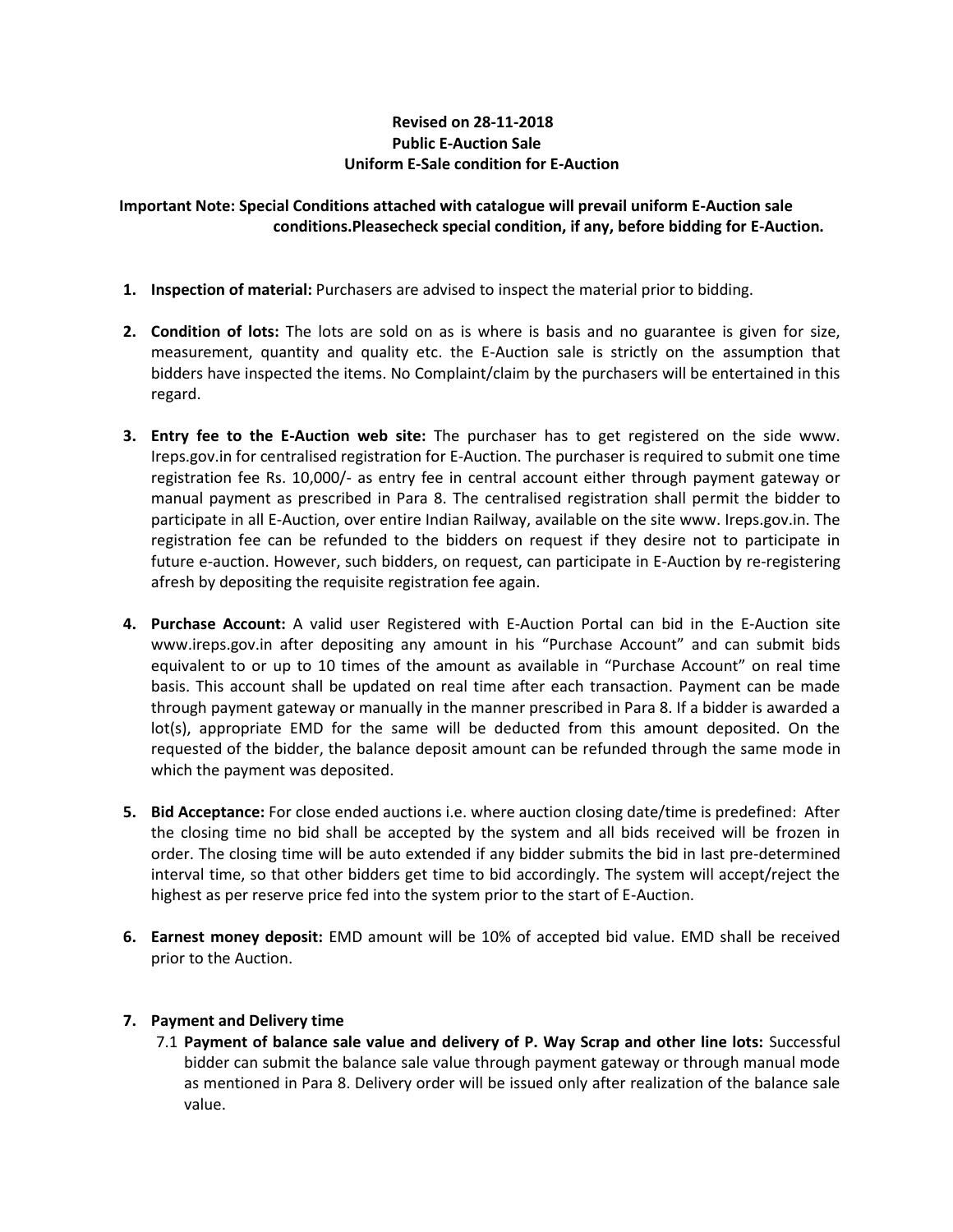| <b>SN</b>    | Sale value of lot                | time<br><b>Free</b> | time<br>Free   | <b>Number</b><br>of |
|--------------|----------------------------------|---------------------|----------------|---------------------|
|              |                                  | allowed<br>for      | allowed<br>for | instalment.         |
|              |                                  | оf<br>payment       | delivery       | Permissible         |
|              |                                  | balance<br>sale     | reckoned       | for                 |
|              |                                  | value reckoned      | from the date  | payment.            |
|              |                                  | from the date       | of acceptance  |                     |
|              |                                  | οf<br>acceptance    | of bid         |                     |
|              |                                  | of bid              |                |                     |
| $\mathbf{1}$ | Upto& including Rs.03 lakhs      | 10 days             |                | 1                   |
| 2.           | Exceeding Rs. 3 lakh and uptoRs. |                     |                | 1                   |
|              | 5 lakh                           |                     | 50 days        |                     |
| 3.           | Exceeding Rs. 5 lakh and uptoRs. | 15 days             |                | $\overline{2}$      |
|              | 15 lakh                          |                     |                |                     |
| 4.           | <b>Exceeding Rs. 15 lakh</b>     |                     |                | 3                   |

**7.2 Payment of balance sale value and delivery of Depot Scrap:** 

| <b>SN</b>    | Sale value of lot                | Free time      | Free time     | <b>Number of</b> |
|--------------|----------------------------------|----------------|---------------|------------------|
|              |                                  | allowed for    | allowed for   | instalment.      |
|              |                                  | payment of     | delivery      | Permissible      |
|              |                                  | balance sale   | reckoned      | for              |
|              |                                  | value reckoned | from the date | payment.         |
|              |                                  | from the date  | of acceptance |                  |
|              |                                  | of acceptance  | of bid        |                  |
|              |                                  | of bid         |               |                  |
| $\mathbf{1}$ | Upto& including Rs.03 lakhs      | 10 days        |               | 1                |
| 2.           | Exceeding Rs. 3 lakh and uptoRs. |                |               | 1                |
|              | 5 lakh                           |                | 40 days       |                  |
| 3.           | Exceeding Rs. 5 lakh and uptoRs. | 15 days        |               | $\overline{2}$   |
|              | 15 lakh                          |                |               |                  |
| 4.           | <b>Exceeding Rs. 15 lakh</b>     |                |               | 3                |

- **8. Manual Payment:** Proof of submission of registration money can be submitted in any depot where E-Auction is conducted. Payment in manual mode is to be continued as per current practices/rules in vogue over Railways/Pus. Proof of payment of EMD/Balance Sale value needs to be submitted in the depot for which auction is being held and/or delivery is being affected.
- **9. Interest Rate:** The rate of Interest charged on delayed payment shall be **7% (Seven percent)** above the **Base rate of State Bank of India,** as prevailing on the day of auction or the day of the payment being made by the bidder, whichever is higher.
- **10. Extension of time for balance payment:** Free time allowed for payment of balance sale is indicated in para 7.1 & 7.2. However, time for payment of BSV with interest may be extended by Railway for **P.Way scrap and other line lots**upto 40 days and for depots lots upto 35 daysfrom the date of acceptance of bid in exceptional circumstance on written request of the purchaser. The EMD shall be forfeited, if the balance sale value BSV is not deposited by purchaser within the said period of 40/35 days.